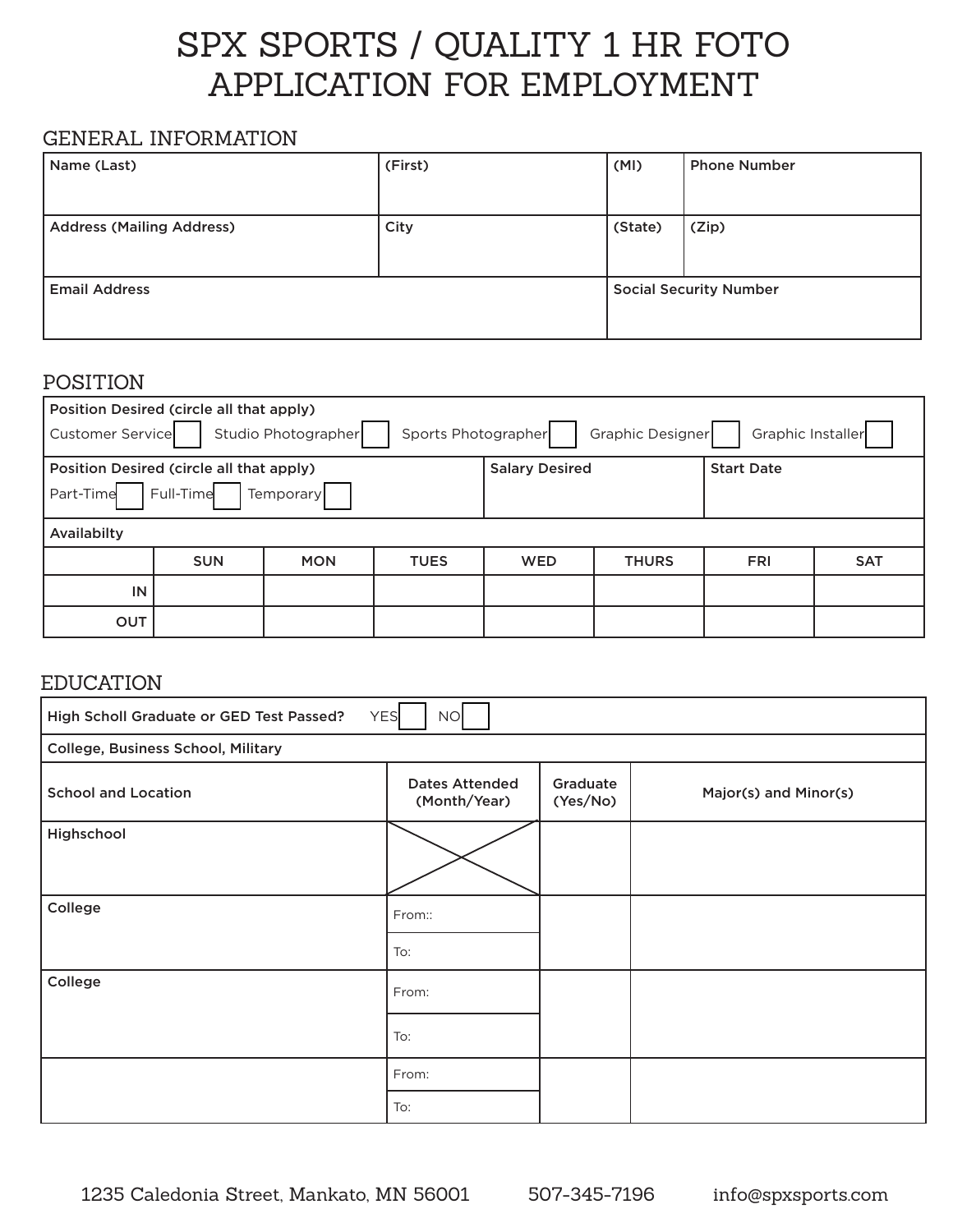# WORK EXPERIENCE

| Employer                                                              | <b>Telephone Number</b> |            | Dates Employed (Month/Year) |                                  |
|-----------------------------------------------------------------------|-------------------------|------------|-----------------------------|----------------------------------|
| <b>Address (Mailing Address)</b>                                      |                         |            |                             | <b>Hours Per Week</b>            |
| Job Title                                                             |                         | Supervisor |                             | Wage                             |
| Specific duties, likes/dislikes, additional information worth noting. |                         |            |                             |                                  |
| <b>Reason for leaving</b>                                             |                         |            |                             | May we contact<br>this employer? |

| Employer                                                              | <b>Telephone Number</b> |            | Dates Employed (Month/Year) |                                  |
|-----------------------------------------------------------------------|-------------------------|------------|-----------------------------|----------------------------------|
| <b>Address (Mailing Address)</b>                                      |                         |            |                             | <b>Hours Per Week</b>            |
|                                                                       |                         |            |                             |                                  |
| <b>Job Title</b>                                                      |                         | Supervisor |                             | Wage                             |
| Specific duties, likes/dislikes, additional information worth noting. |                         |            |                             |                                  |
|                                                                       |                         |            |                             |                                  |
|                                                                       |                         |            |                             |                                  |
|                                                                       |                         |            |                             |                                  |
| <b>Reason for leaving</b>                                             |                         |            |                             | May we contact<br>this employer? |

| Employer                                                              | <b>Telephone Number</b> |            | Dates Employed (Month/Year) |                                  |
|-----------------------------------------------------------------------|-------------------------|------------|-----------------------------|----------------------------------|
|                                                                       |                         |            |                             |                                  |
| <b>Address (Mailing Address)</b>                                      |                         |            |                             | <b>Hours Per Week</b>            |
|                                                                       |                         |            |                             |                                  |
| Job Title                                                             |                         | Supervisor |                             | Wage                             |
|                                                                       |                         |            |                             |                                  |
| Specific duties, likes/dislikes, additional information worth noting. |                         |            |                             |                                  |
|                                                                       |                         |            |                             |                                  |
|                                                                       |                         |            |                             |                                  |
|                                                                       |                         |            |                             |                                  |
|                                                                       |                         |            |                             |                                  |
| <b>Reason for leaving</b>                                             |                         |            |                             | May we contact<br>this employer? |
|                                                                       |                         |            |                             |                                  |